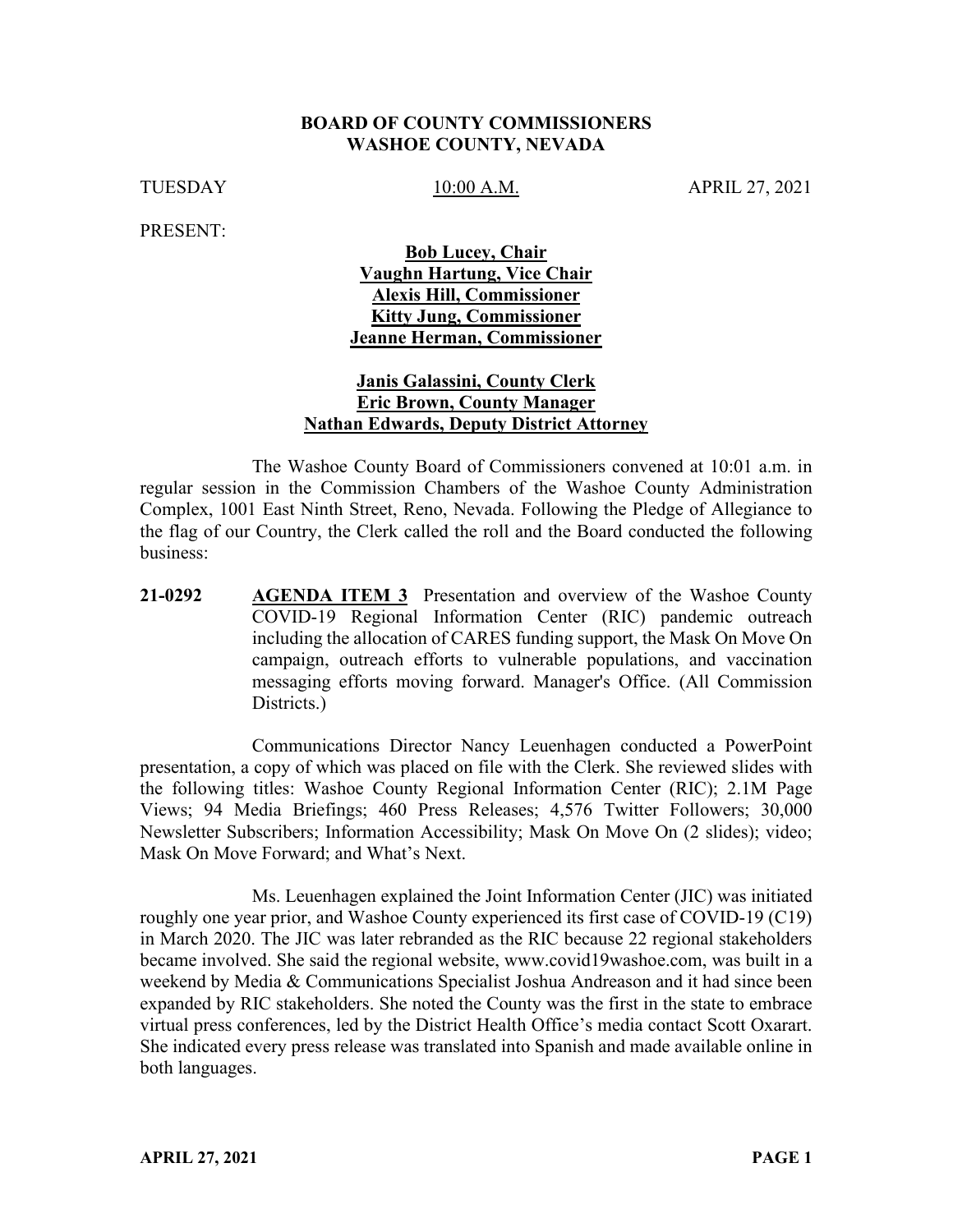Ms. Leuenhagen stated social media accounts were created in March of 2020 as well, and she expressed pride in the number of interactions the new accounts received. The newsletter was started as an accompanying piece to the social media accounts, and its reach had grown from 5,000 to 30,000 subscribers. She lauded Ivet Contreras with IC Media Strategy for her Spanish outreach coordination, including the creation of a Spanish version of the RIC website. IC Media also worked with messaging for the most vulnerable populations. She noted the Mask On Move On campaign was initiated during a surge in C19 cases and, while there were other campaigns in the state, the County's was the only one with a focus on the Spanish community. The campaign saw the distribution of 10,000 masks. She showed a video made by the County's media partner KPS3.

Ms. Leuenhagen commented the campaign shifted in December to focus on vaccines, and several town halls were held. The result was the largest and longest regional communicator's response in the history of the County. She noted the RIC continued to meet biweekly, sometimes daily.

Rebecca Venis, Director of Neighborhood Services with the City of Reno, expressed gratitude to the members of the RIC for their tireless efforts in keeping the community safe and informed. She felt the JIC had blossomed into a strategic partnership unlike anything seen in the state. She thought managing pandemic communications along with City communications would have been impossible for her four-person team, but the RIC provided access to talent they would not have otherwise had. Through this partnership, they were able to provide information to English and Spanish speakers as well as citizens with disabilities. She said the structure would allow the team to pivot to communications about vaccines or enforcement. She thanked not only the point people for each entity but the entire team who helped support the program.

Julie Duewel, Community Relations Manager for the City of Sparks, said she worked alone at Sparks and would not have been able to succeed without the RIC team. She said each member brought their own strengths and helped each other out, and the formation of the RIC was one blessing which resulted from C19. She expressed gratitude to the team and said she was excited to work with its members on future emergencies.

Scott Oxarart, Communications Manager for the Washoe County Health District, expressed pride in the regional accomplishments of the RIC, which had never been achieved before; he believed it would pay dividends in the future. He recognized Ms. Leuenhagen's leadership and strategies, also praising members of the Washoe County Manager's Office and the Technology Services department.

Ms. Leuenhagen lauded every person on the team. She cautioned the next emergency could be around the corner, but there was a regional team set up to address it.

Chair Lucey thanked Ms. Leuenhagen for the presentation. Commissioner Hill praised Ms. Leuenhagen, saying accurate information was vital at the beginning of the pandemic. She offered her support.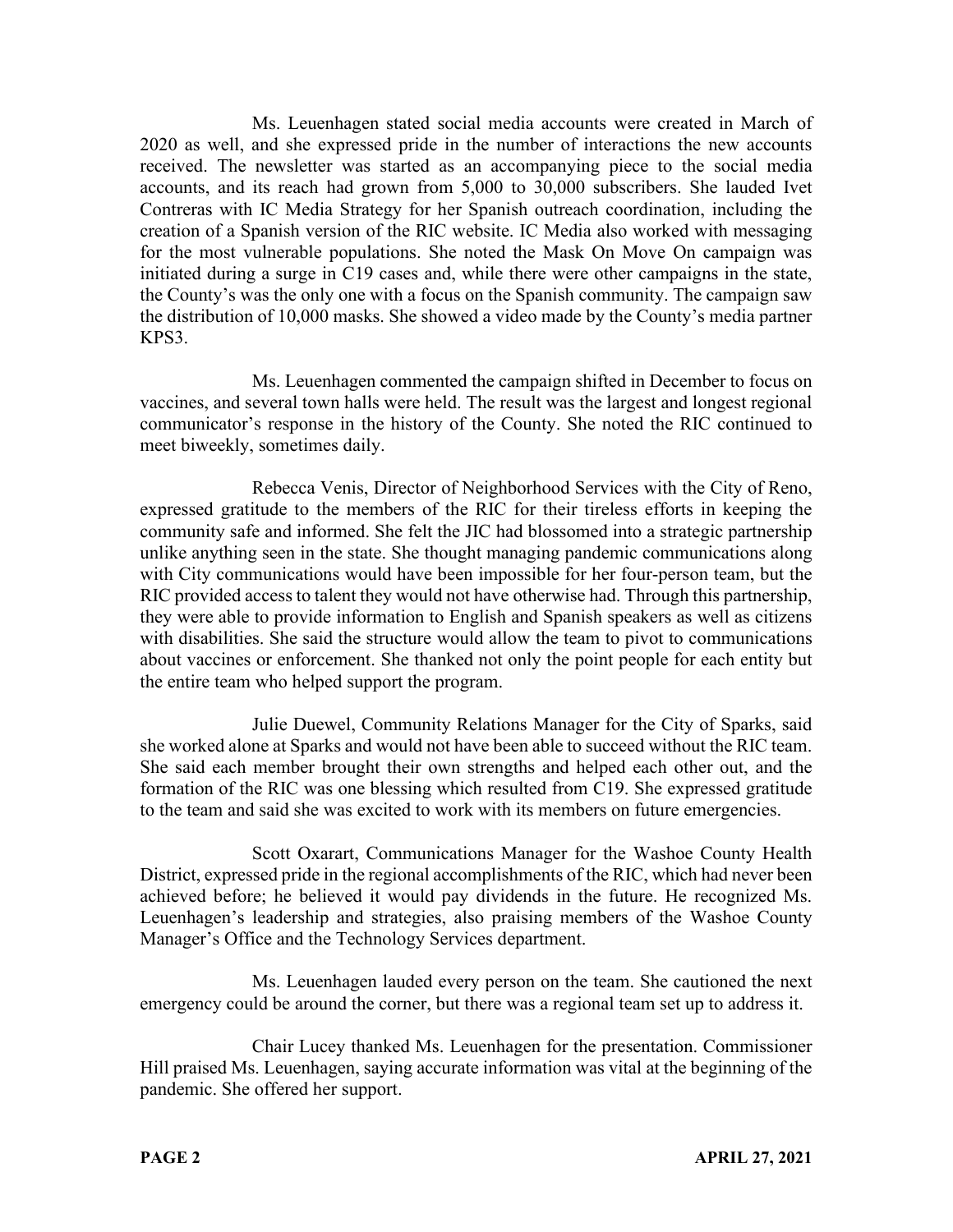#### **21-0293 AGENDA ITEM 4** Public Comment.

Ms. Janet Butcher told a story about her friend who was not allowed to go to the gym or other establishments, had to wear a face mask, and whose comments for school board meetings were censored. She thought it was time to open Washoe County up.

Ms. D. Alexandra Profant provided handouts to the Clerk which were distributed to the Board and placed on file. The first letter she submitted addressed the need for criteria to protect cultural resources in the state, and it brought up correspondence with the State Board of Architecture about defining architecture conservation as a standalone profession. She spoke about the protection of cultural resources, an owner's right to protect controlled property, and unlawful takings.

Ms. Cynthia Miller stated a recent blood donation revealed she had antibodies in her body, and she wondered whether she could get an antibody passport saying she was free from the virus.

Mr. James Benthin referenced the video shown during Agenda Item 3 and sought scientific evidence that masks and social distancing were effective. He thought prevention was key and spoke about the positive effects of vitamins in bolstering the immune system. He felt ivermectin would be effective and he requested studies showing the safety of the vaccine. He cited a risk analysis of the harm caused by face masks.

Mr. Karl Sweder felt the County should ignore Governor Steve Sisolak's mandates. He expressed frustration about illegal aliens entering the country with the virus. He encouraged the Board to stand up for Washoe County citizens, discontinue face mask requirements, and open the county.

Ms. Cindy Martinez displayed documents, copies of which were placed on file with the Clerk. She claimed a Facebook group sharing stories about the adverse effects of the COVID-19 (C19) vaccine had been taken down. She expressed frustration that unelected officials overturned the plan approved by the elected Commissioners, and citizens did not give the Board permission to cede their authority. She listed some of the reported adverse effects of the vaccine and opined there was no longer an emergency.

Ms. Valerie White questioned why the Board ceded its authority to unelected boards, wondering if the Commissioners were unable to make tough decisions. She spoke out against propaganda and the Governor's declaration of a public health emergency, positing various motives the Commissioners might have for continuing their course of action. She expressed concern for the people suffering from the C19 response.

Chair Lucey asked for decorum in the Chambers, or he would have to place the meeting in a recess.

Ms. Tracey Thomas quoted several Bible verses and urged the Board to watch the documentary *Kill Chain* about election security. She said malware existed which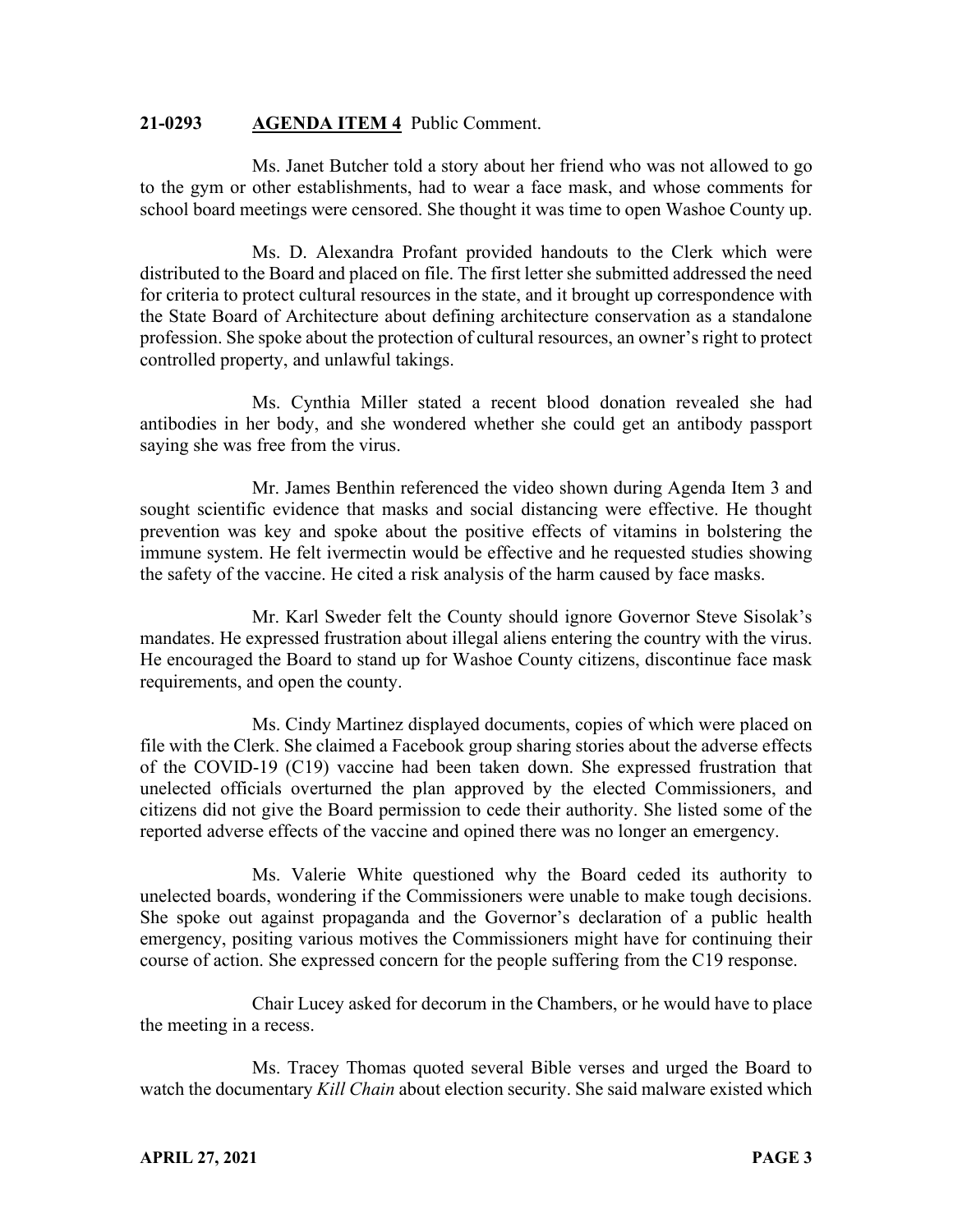could remain dormant until activated, then wiped clean. She felt Washoe County's election systems remained unprotected when held to certain cybersecurity standards. She requested language be added to the Washoe County Code to provide the ability for paper ballots to be processed manually without electronic interference.

Ms. Rita Pepi stated support for lifting the public health emergency declaration, opening up the county, and removing the mask mandate. She believed masks were not based on science but meant to control people. She stated touching masks contaminated them and surgeons who did so needed to change out their masks. She requested that State Legislature and Washoe County School District meetings be opened to the public.

Ms. Kathy Kyte felt masks were destroying freedoms and creating fear in children. She spoke about social media companies banning people and the problems caused by mask usage. She requested the public health emergency be removed and legislative and school board meetings be opened.

Ms. Deena Lane asked that the Board remove the public health emergency and reopen the county, allowing businesses and children to thrive.

Ms. Kelsey Schroeder requested lifting the local health emergency. She appreciated the Commissioners' amendments, expressing her disappointment that they had been denied. She felt people who wanted to continue wearing masks should be able to do so as a way of reducing controversy. She opined ending the health emergency would allow people to do what they felt was best for themselves and their families.

Mr. Barry Holtzer was called but was not present to speak.

Ms. Susie Howell contested the C19 vaccines were not actually vaccines, referring to them as poison. She called the push to have people vaccinated nefarious because there was no science behind it. She cited a study which discussed the consequences of wearing face masks and spoke about her unwillingness to get the vaccine. She expressed frustration about wearing a mask in Chambers.

Ms. Katie Burke thought restrictions and masks gave the perception of doing something about a problem, but she wondered whether they were effective. She compared several studies about the small benefits of mask usage versus impairments caused by mask wearing in children. She expressed concern about increases in depression and poverty, as well as losses of family businesses and personal freedoms. She felt movement, healthy eating, and physical connection should be incentivized.

Ms. Kim Mack claimed masks did not prevent viral transmission and the virus had a very high survivability rate. She questioned why the mandates continued and wondered about the long-term effects of them on children. She thought masks alienated people and those that came from China could not be trusted. She wanted the Board to stand up for citizens' liberties and oppose authoritarianism.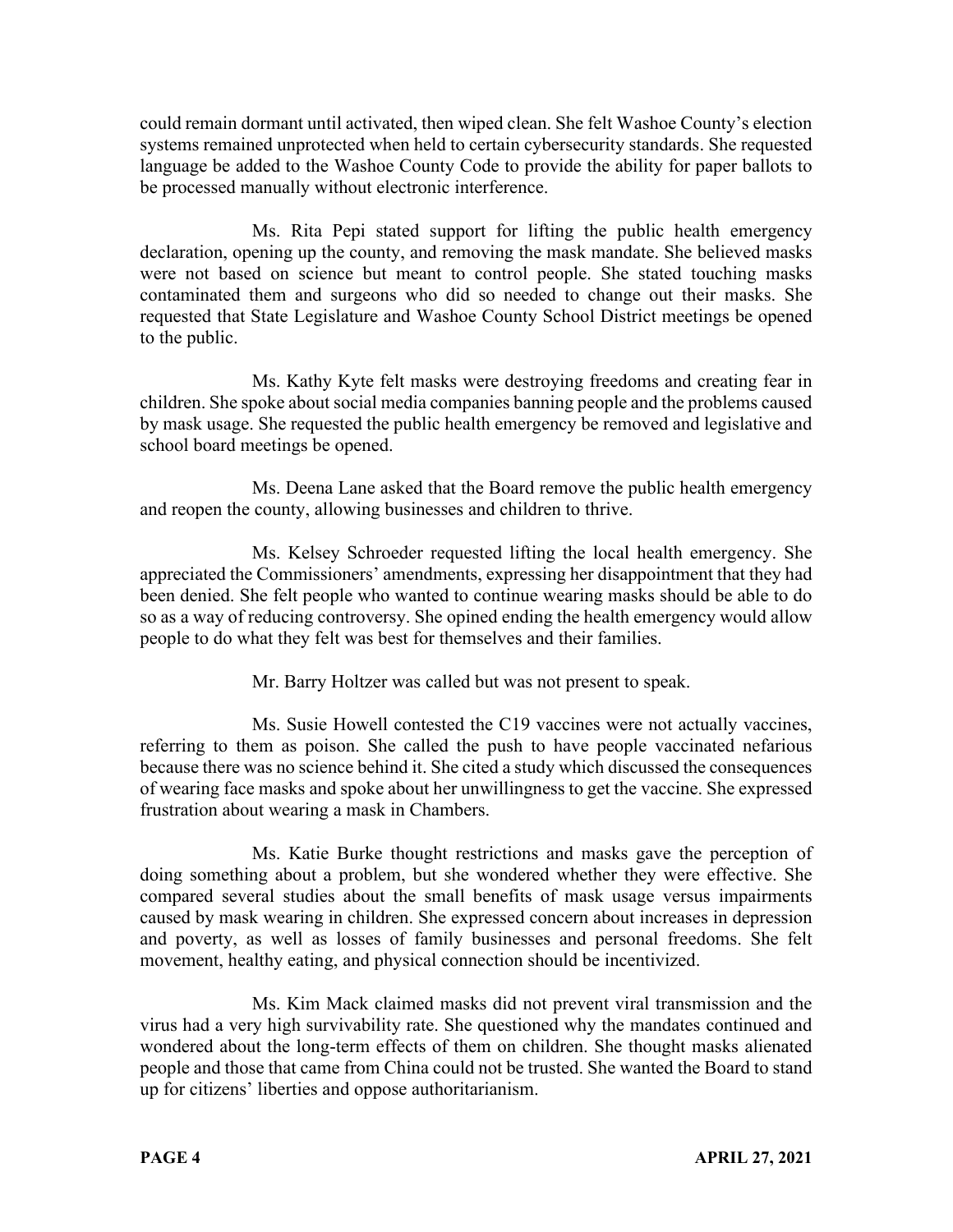Ms. Melanie Sutton provided a handout which was distributed to the Board and placed on file with the Clerk. She claimed masks were less than 2 percent effective and reviewed statistics from the Washoe County which showed 668 people had died in the County from C19. She told a story about a friend who was released from the ICU after not receiving any treatment.

Ms. Kaylynn Sutton spoke about a friend's mother who died from cancer and expressed concern about people continuing to die. She questioned whether people had freedom anymore.

Ms. Carole Fineberg alleged C19 particles were small enough to travel through any masks and she expressed concern about breathing in propylene from masks. She spoke about the length of the shutdown and suicide rates among youth. She asked the Board to think about what constituents wanted since they were the ones who elected the Commissioners.

Mr. Donald Fossum claimed election fraud had resulted in people being placed in elected positions. He wished the Commissioners could respond to comments made during the meeting, adding they did not know what was in election computers. He felt the Commissioners were not representing him.

Ms. Jeanne Quintana asked the Board to end the health emergency in Washoe County, asking whether they utilized sources other than the mainstream media. She said people were rejecting marketing campaigns across the world and she raised concerns about Dr. Anthony Fauci. She wanted the Board to do what was best for citizens and children.

Mr. Kenji Otto pointed out Health District Officer Kevin Dick was an appointed official, not elected, who rebuked the decision of the elected Commissioners. Mr. Otto asked the Board to remove Mr. Dick, adding he would research what he could do to aid in that. He requested children be exempted from groups of 10 in the plan. He felt it was time to declare a state of economic emergency and allow people to return to work. He noted he would look into recalling the Washoe County School District Board of Trustees.

Via the Zoom app, Ms. Annemarie Grant brought up a previous donation of a robot to the Sheriff's Office. She spoke about the death of Justin Thompson, whose death report indicated he only had marijuana in his system. She read from a transcript of the encounter, expressed concern about the Medical Examiner's report, and recounted the events in detail.

Mr. Aaron Katz, speaking via Zoom on Agenda Item 16, remarked he submitted a written statement, a copy of which was placed on the record. He stated he had sent a letter providing evidence that the item would violate the bond measure submitted to voters. He spoke about the history of the item, including the list of projects, which did not include a mobility hub. He said the bond measure allowed funds which would have been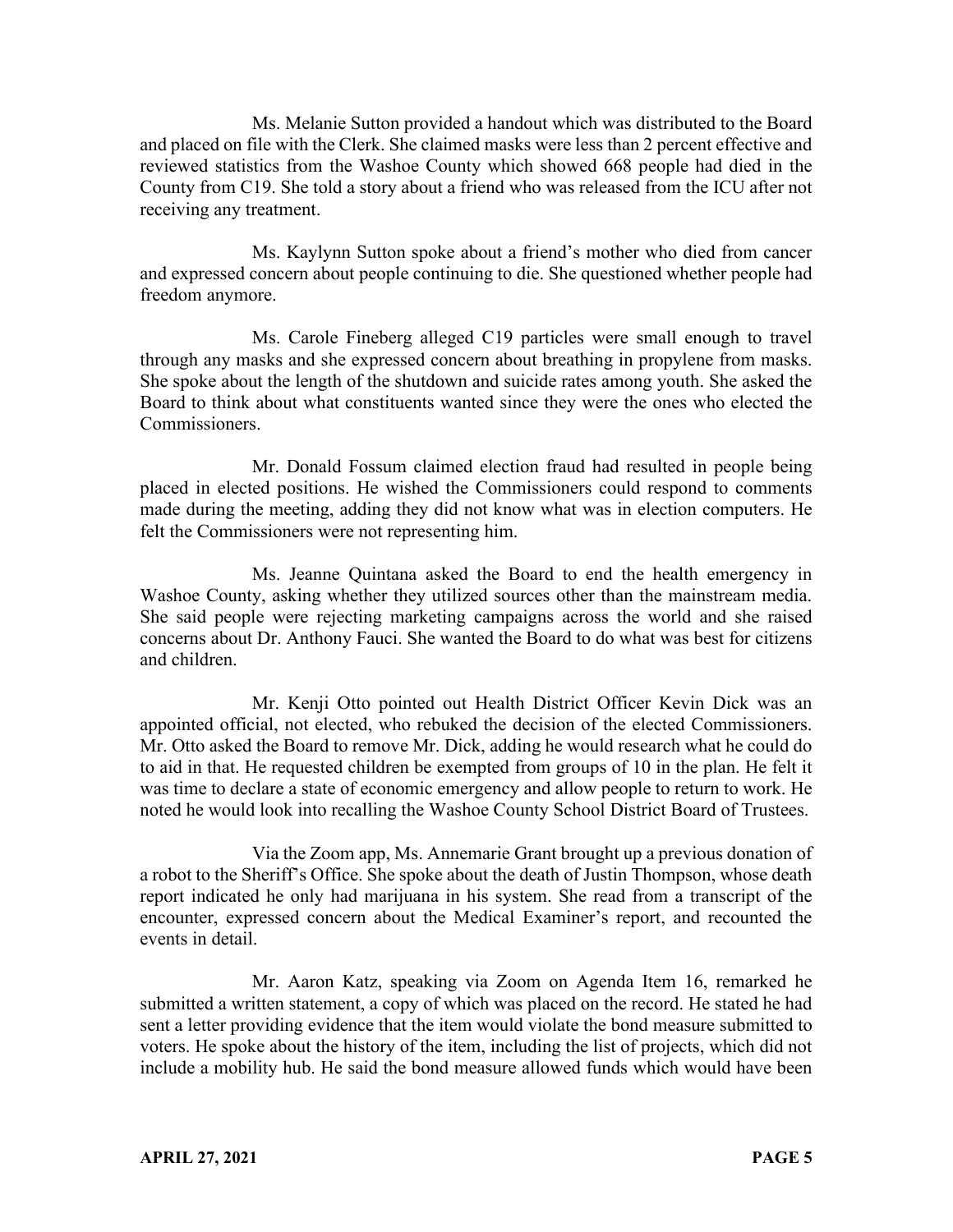spent on unfeasible projects to be reallocated to another project on the list. He felt the item was deceitful and would violate the trust of voters.

Via Zoom, Ms. Judith Miller commented the transfer of funds to Tahoe Transportation District (TTD) for purchasing the elementary school had been approved before any public comment was heard. She said Incline Village residents were opposed to the location of the mobility hub, which she thought should be closer to the biggest employers in the area. She thought it was deceptive to use money earmarked for regional parks for other purposes, and she asked the Board not to approve the item.

Via Zoom, Ms. Heidi Schunke applauded the Board's use of the app, saying it allowed Commissioners to received feedback from all constituents. She thought voting platform integrity could be enhanced with a willingness to experiment, and she suggested methods to bolster people's immune systems. She thought PCR tests were not useful. She encouraged a live feedback system to reduce instances of election fraud and development of separate counties within Washoe County's jurisdiction.

Dr. Carole Black spoke via Zoom in opposition to the allocation of County funds to purchase the elementary school for a mobility hub. She acknowledged Commissioner Hill's article advocating for better access to Tahoe but felt the location was flawed. She remarked the temporary transit operation there had caused significant traffic, noise, and congestion, and a child had been hit by a vehicle. She admitted overflow parking for recreation sites was needed but they should be managed outside Incline Village's congestion areas.

Via Zoom, Ms. Ronda Tycer said Incline Village residents believed the Board was not protecting their health and safety. She voiced concern about wildfire risk and a lack of exit routes and said residents would oppose any plan that brought more congestion to the basin. She wondered how tourists and residents would be able to evacuate in a wildfire emergency. She beseeched the Board to reconsider the plan to support TTD's purchase of land for a bus hub that would increase congestion.

On the Zoom app, Mr. Doug Flaherty stated his belief that the school project and an increase in visitors would have adverse environmental impacts on Incline Village and Lake Tahoe. The governmental agencies helming the project, he alleged, failed to address these adverse impacts under the National Environmental Policy Act (NEPA). He reviewed some of NEPA's requirements and said approving the project would add to these effects. He urged the Board to vote no on the project.

# **21-0294 AGENDA ITEM 5** Announcements/Reports.

Commissioner Hill stated she and Commissioner Jung recently worked with the Pyramid Paiute Tribe and members of the community to clean up the Truckee River. She looked forward to participating in upcoming Lake Tahoe cleanup efforts.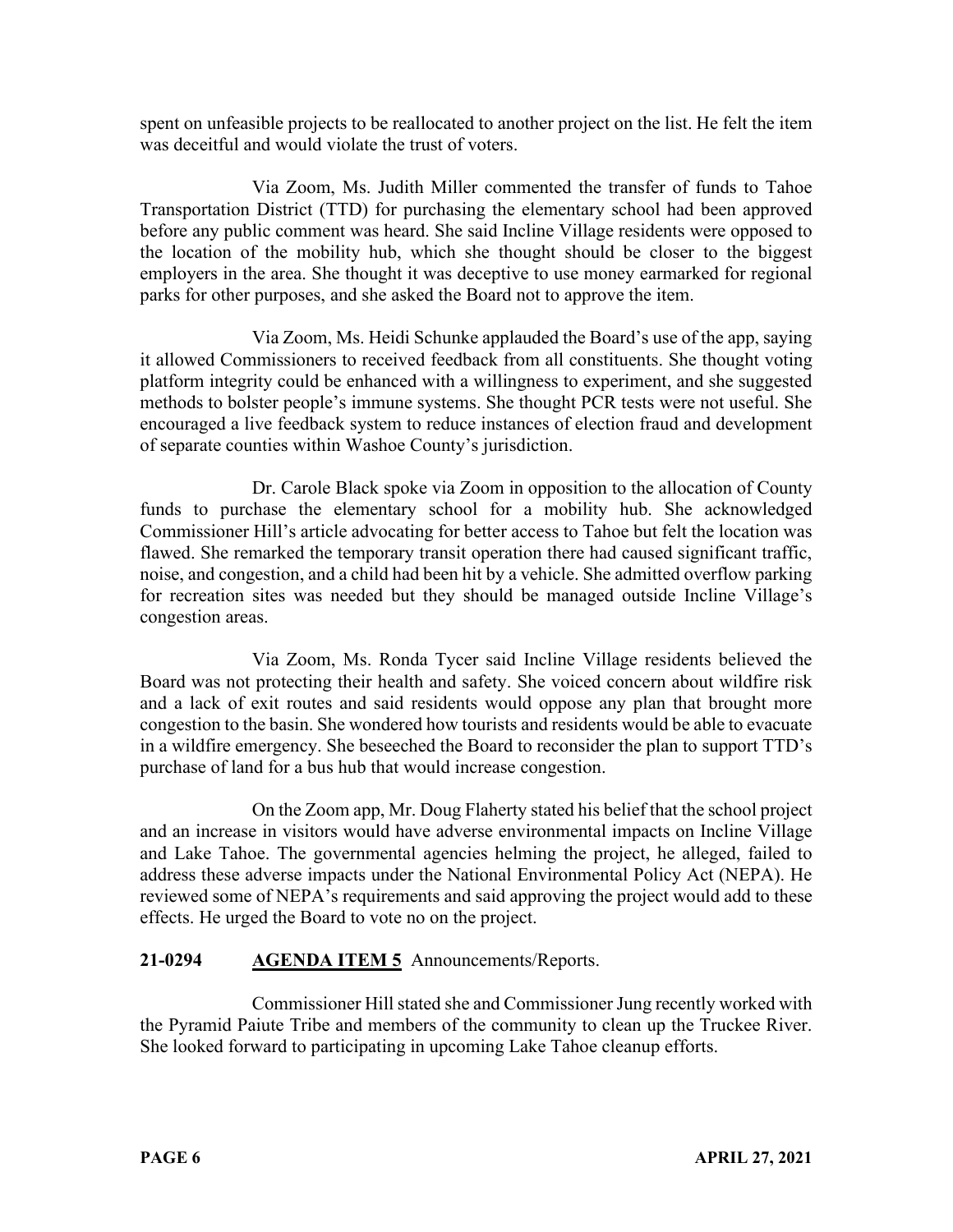Commissioner Herman stated the Board heard solid arguments from the people about the response to COVID-19 (C19). She amplified citizens' concerns that the Board was not listening to them and she requested that a resolution be placed on an upcoming agenda to see what the Board could do. She wished to see the Registrar of Voters perform a forensic audit to show there were no election issues, adding this would address concerns of transparency.

Vice Chair Hartung announced former Planning Manager Bob Webb passed away, describing him as a strong force in community development. The Vice Chair mentioned Mr. Webb had been his trainer for a Citizen Advisory Board in the 1990s.

Vice Chair Hartung relayed a citizen complaint of significant trash along Interstate 80, which he believed came from trucks hauling garbage from California. He wondered whether the County could fine people who offended within County limits or if that was in the Nevada Highway Patrol's purview. He relayed frustration about the County's C19 plan, particularly because no other jurisdiction held a public hearing to vote on it.

Chair Lucey reminded the Board about the purpose of this agenda item, saying it was not a place to discuss policy. He pointed out Governor's Directive 044 extended the mask mandate until the State or the Governor chose to remand it. Further, no resolution or order could supersede his mandate, a position supported by Nevada Revised Statutes. He said people could opt to lawlessly refuse masks, but the mandate would remain in place. He affirmed the Washoe County Health District was its own entity with its own governing body, and the Board of County Commissioners (BCC) could not relieve the Health District Officer. Regarding a forensic audit, Chair Lucey stated the BCC had voted to support the certification of the vote, which had been submitted to the Secretary of State, who also certified it.

Chair Lucey remarked the BCC presented a plan asking for complete opening of the county, 100 occupancy, and no social distancing requirements. The plan was not supported by the Health District, the Washoe County School District, or the City of Reno. However, the County was working with those agencies to present an endorsed plan which might erase some mitigation requirements.

Commissioner Herman clarified her prior comments were requests for future agenda items.

# **CONSENT AGENDA ITEMS** – **6A THROUGH 6F2**

- **21-0295 6A** Approval of minutes for the Board of County Commissioners' regular meeting of March 23, 2021. Clerk. (All Commission Districts.)
- **21-0296 6B** Recommendation to 1) approve roll change requests, pursuant to NRS 361.765 and/or NRS 361.768, for errors discovered on the 2018/2019, 2019/2020 and 2020/2021 secured and unsecured tax rolls 2) authorize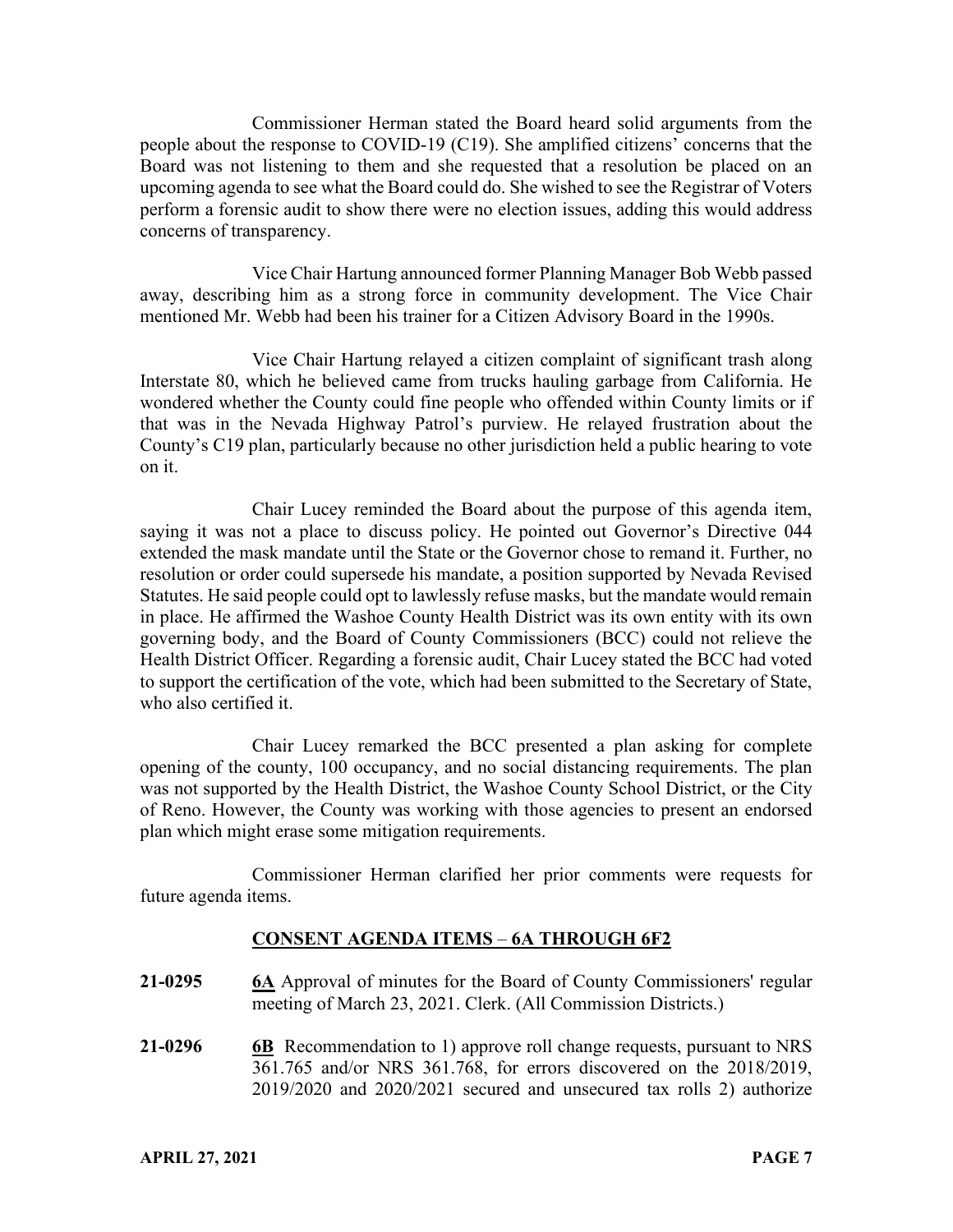Chair to execute the changes described in Exhibits A and B and 3) direct the Washoe County Treasurer to correct the error(s). [cumulative amount of decrease to all taxing entities \$20,891.69]. Assessor. (All Commission Districts.)

- **21-0297 6C** Recommendation to approve a Professional Services Agreement between Washoe County and Nichols Consulting Engineers, Inc., [\$107,460.00] effective April 27, 2021 through September 30, 2021, for pavement condition data collection services as required under the provisions of NRS 365.550, NRS 625.530, and the 2040 Regional Transportation Plan Section 6.2. Pavement data collection, used for monitoring the conditions of roadway pavement within Unincorporated Washoe County, leads to improved management, quality and performance of County roadways while minimizing maintenance and replacement costs. Community Services. (Commission Districts 4 & 5.)
- **21-0298 6D1** Recommendation to retroactively approve the Professional Services Agreement to support case management services for Family Treatment Court, between the Second Judicial District Court and Tru Vista, in an amount not to exceed [\$5,000] (no match required), to support the Specialty Courts program, effective April 1, 2021 through June 30, 2021. District Court. (All Commission Districts.)
- **21-0299 6D2** Recommend that the Board of County Commissioners retroactively acknowledge the Addendum to Contract Terms for Professional Services Agreement for Substance Use and Mental Health Counseling Services for Adult Drug Court, between the Second Judicial District Court and The Empowerment Center for an additional amount not to exceed \$3,200, for a total not to exceed amount of \$25,700 to support the Specialty Courts programs, effective October 1, 2020 through June 30, 2021. District Court. (All Commission Districts.)
- **21-0300 6E** Recommendation to approve the reclassifications of a Program Assistant, pay grade K, to Administrative Secretary Supervisor, pay grade K, Human Services Support Specialist II, pay grade H, to Eligibility Certification Specialist II, pay grade I (Human Services Agency), Deputy County Recorder, pay grade G, to Office Assistant II, pay grade E (Recorder's Office), Office Assistant II (.60 FTE), pay grade E, to Office Assistant III (1.0 FTE), pay grade G, and Facilities Coordinator, pay grade H, to Inmate Work Program Leader, pay grade I (Sheriff's Office), as evaluated by the Job Evaluation Committee; and authorize Human Resources to make the necessary changes. [Net fiscal impact \$36,647] Human Resources. (All Commission Districts.)
- **21-0301 6F2** Recommendation to approve Commission District Special Fund disbursement in the amount of [\$10,000] for Fiscal Year 2020-2021;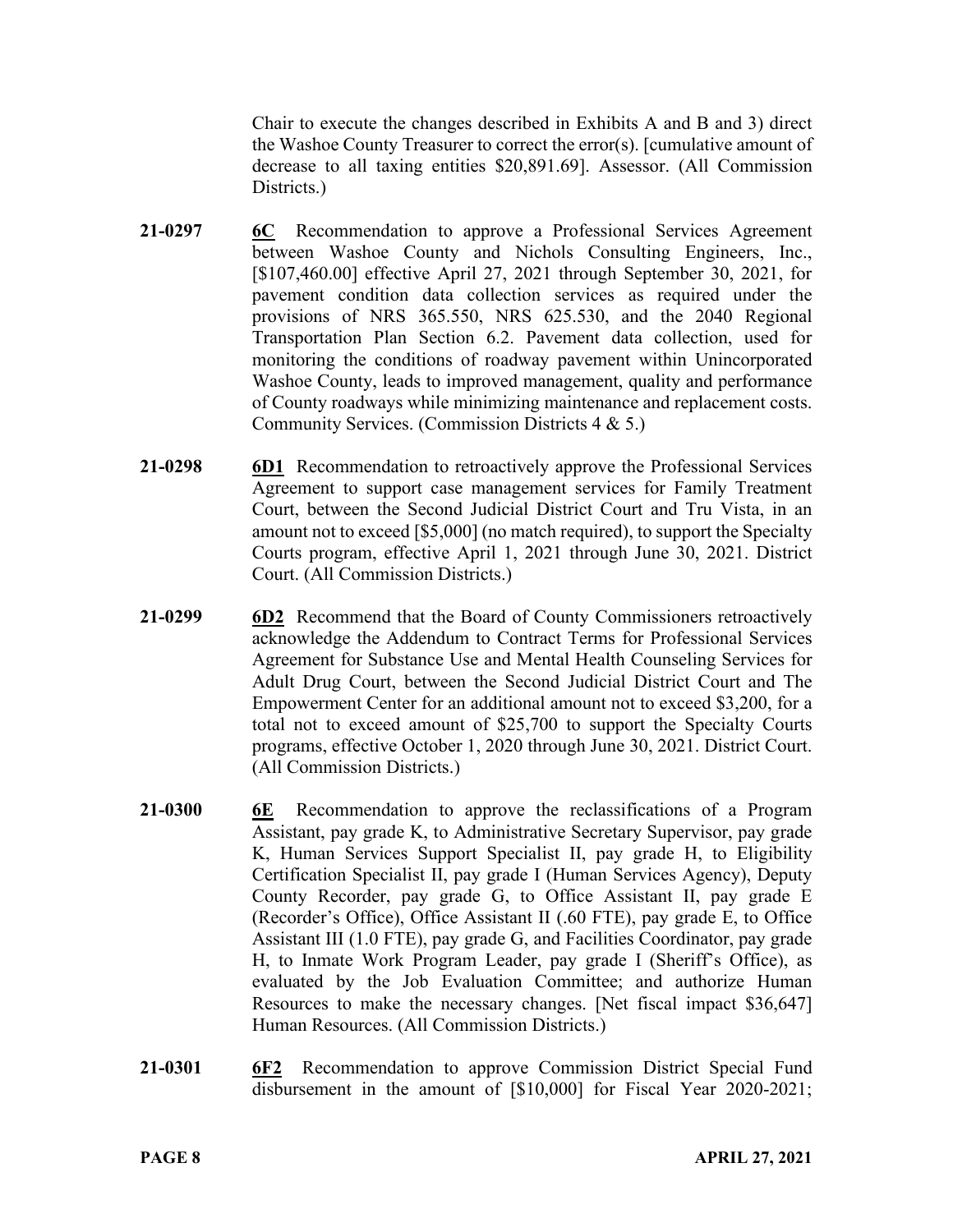District 4 Commissioner Vaughn Hartung recommends a [\$10,000] grant to Moms on the Run to support continuing efforts to financially assist women battling cancer; approve Resolutions necessary for same; and direct the Comptroller's Office to make the necessary disbursement of funds. Manager's Office. (Commission District 4.)

County Manager Eric Brown announced Agenda Item 6F1 would be pulled from the Consent Agenda. There was no response to the call for public comment on the Consent Agenda Items listed above.

On motion by Commissioner Herman, seconded by Vice Chair Hartung, which motion duly carried on a 5-0 vote, it was ordered that Consent Agenda Items 6A through 6F2 except 6F1 be approved. Any and all Resolutions or Interlocal Agreements pertinent to Consent Agenda Items 6A through 6F2 except 6F1 are attached hereto and made a part of the minutes thereof.

Commissioner Jung highlighted the Special Fund disbursement covered in Agenda Item 6F2. She mentioned the event provided not only awareness for women battling cancer but also financial assistance to women receiving treatment. She thanked the Vice Chair for the donation, which constituted 50 percent of his total allocation.

Vice Chair Hartung indicated a direct family member of his was a cancer survivor and he was honored to support a program like this.

# **BLOCK VOTE – 7 through 14**

**21-0302 AGENDA ITEM 7** Recommendation to (1) approve the purchase of two replacement Thomas Built 14 passenger buses from BusWest 21107 South Chico St., Carson, CA 90745 in the total amount of [\$159,026.50], utilizing Hemet Unified School District's Bid No. 061719 pursuant to the joinder provision of NRS 332.195; and (2) authorize the Purchasing and Contracts Manager to use Hemet Unified School District's Bid No. 061719 pursuant to the joinder provision of NRS 332.195 contract usage agreement. The purchase of the two buses will replace two buses which have been in service for more than 15 years and have reached the end of their useful lives. These buses will be assigned to the Department of Juvenile Services which contracts with several agencies to provide work crews that provide labor for several programs. These buses are critical to effectively managing these contracts. Community Services. (All Commission Districts.)

There was no response to the call for public comment.

On motion by Vice Chair Hartung, seconded by Commissioner Hill, which motion duly carried on a 5-0 vote, it was ordered that Agenda Item 7 be approved and authorized.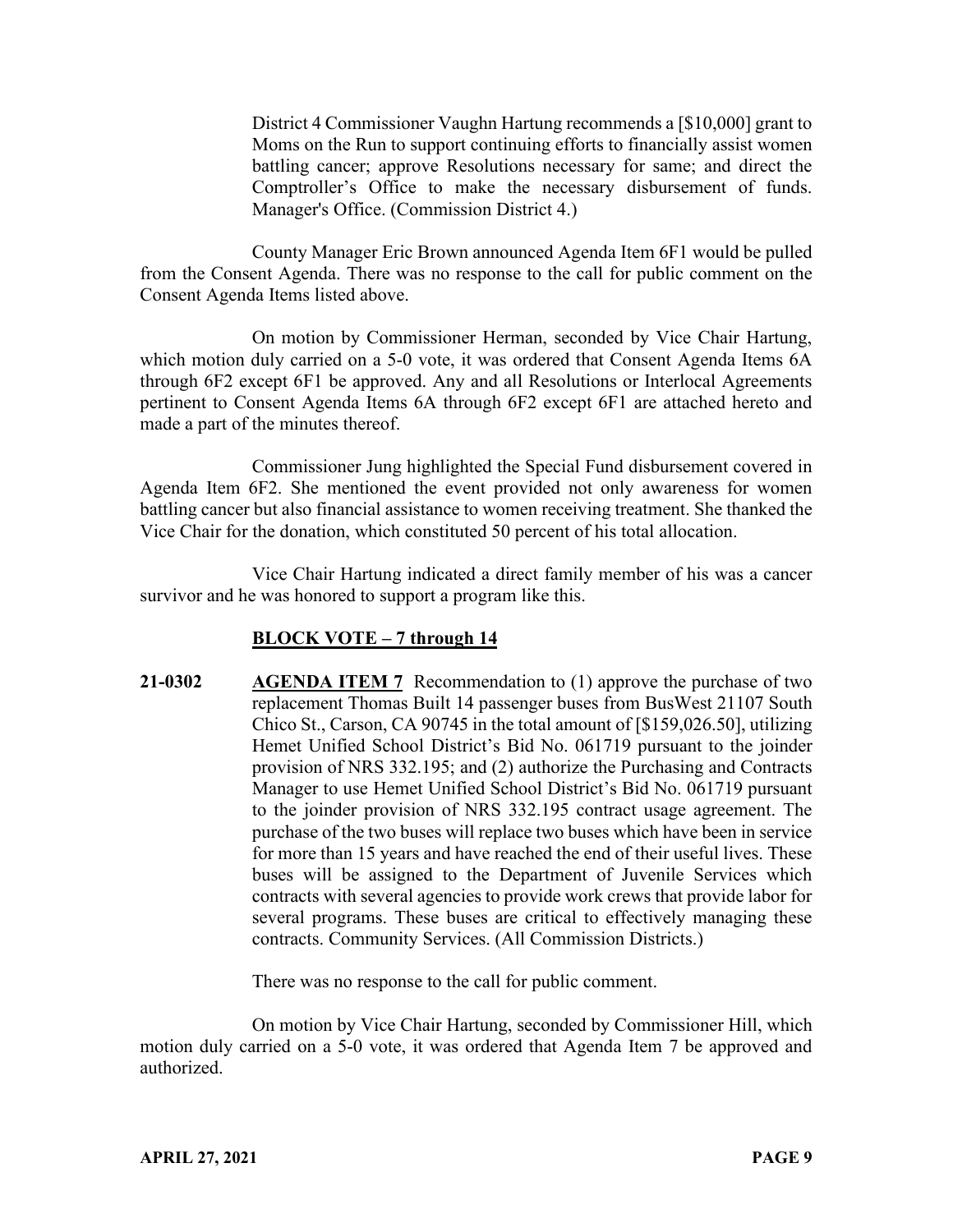**21-0303 AGENDA ITEM 8** Recommendation to (1) approve the purchase of three replacement 66,000 GVWR Truck Cab/Chassis with dump body, sand spreader and snowplow, in the total amount of [\$802,791.00] from Velocity Truck Centers, 1550 E. Greg Street, Sparks, NV 89431 utilizing Washoe County Bid #3109-20 approved by the Board of County Commissioners on November 12, 2019; and (2) authorize the Purchasing and Contracts Manager to use Washoe County Bid #3109-20 contract usage agreement. The purchase of the three trucks will replace three trucks which have been in service for more than 15 years and have reached the end of their useful lives. Community Services. (All Commission Districts.)

There was no response to the call for public comment.

On motion by Vice Chair Hartung, seconded by Commissioner Hill, which motion duly carried on a 5-0 vote, it was ordered that Agenda Item 8 be approved and authorized.

**21-0304 AGENDA ITEM 9** Recommendation to approve future reimbursement to Truckee Meadows Water Authority (TMWA) [in an estimated amount of \$182,200] for planned capital improvements to certain tetrachloroethene (PCE) remediation facilities located in the central Truckee Meadows, pursuant to the Washoe County, Nevada, District Number 24 (Groundwater Remediation) Agreement for Ownership, Operation and Maintenance of Certain Remediation Facilities and for Reimbursement of Certain Expenses, between Washoe County and the TMWA, and upon receipt of invoice, direct the Comptroller to make the payment [in an amount not to exceed \$190,000]. Community Services. (All Commission Districts.)

There was no response to the call for public comment.

On motion by Vice Chair Hartung, seconded by Commissioner Hill, which motion duly carried on a 5-0 vote, it was ordered that Agenda Item 9 be approved and directed.

**21-0305 AGENDA ITEM 10** Recommendation to award a bid and approve the Agreement to the lowest responsive, responsible bidder for the Washoe County Regional Shooting Facility Road and Drainage Improvements Project to construct a new parking lot and improve drainage along the entrance road. This project is being funded through an NDOW and cash/inkind match from Washoe County, [staff recommends Aspen Developers Corporation, in the amount of \$138,000.00] and approve bid alternates 1 & 2 totaling \$29,260.00 and approved a separate \$25,000 contingency fund for a total project amount of \$192,260.00. Community Services. (Commission District 5.)

There was no response to the call for public comment.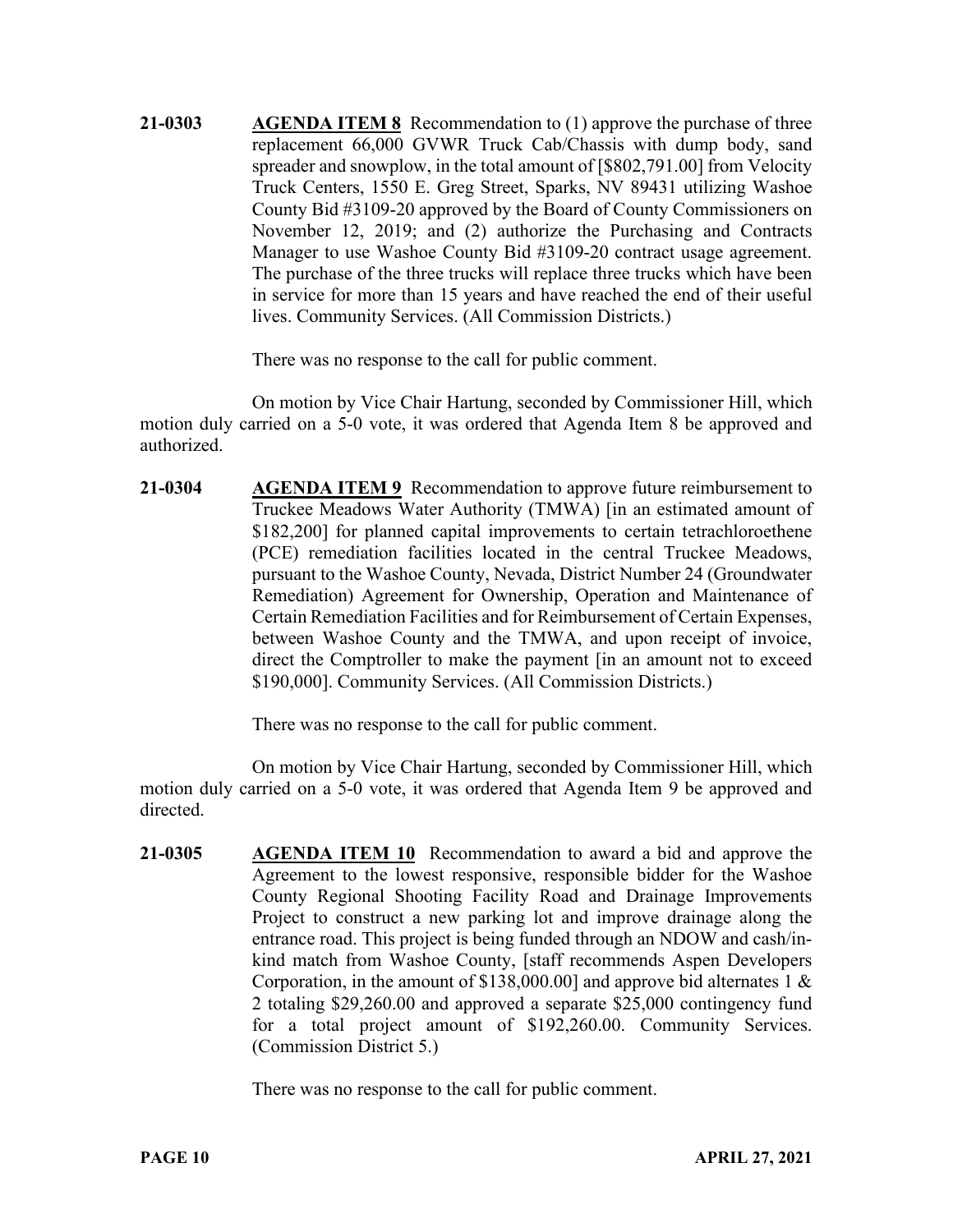On motion by Vice Chair Hartung, seconded by Commissioner Hill, which motion duly carried on a 5-0 vote, it was ordered that Agenda Item 10 be awarded and approved.

**21-0306 AGENDA ITEM 11** Recommendation to retroactively accept a FY21 Nutrition Services Incentive Program (NSIP) subgrant award from the State of Nevada, Aging and Disability Services Division (ADSD) in the amount of [\$331,667; no county match] retroactive from October 1, 2020 to September 30, 2021 to supplement food costs for the Older Americans Act Title III congregate and home-delivered meal programs; authorize the Director of the Human Services Agency to retroactively execute the grant documents; and direct the Comptroller's Office to make the necessary budget amendments. Human Services Agency. (All Commission Districts.)

There was no response to the call for public comment.

On motion by Vice Chair Hartung, seconded by Commissioner Hill, which motion duly carried on a 5-0 vote, it was ordered that Agenda Item 11 be accepted, authorized, and directed.

**21-0307 AGENDA ITEM 12** Recommendation to approve a FFY20 Emergency Management Performance Grant (EMPG) from the State of Nevada, Division of Emergency Management (NDEM) awarding [\$170,877.00 (\$170,877.00 County match required)] to be used for partial funding for the Washoe County Emergency Management Administrator, consulting services for avalanche and weather advisory services, and other operating expenses for the Regional Emergency Operations Center; retroactive from October 1, 2019 through September 30, 2021; if approved, authorize the County Manager or his designee to sign the grant award documents when received. Manager's Office. (All Commission Districts.)

There was no response to the call for public comment.

On motion by Vice Chair Hartung, seconded by Commissioner Hill, which motion duly carried on a 5-0 vote, it was ordered that Agenda Item 12 be approved and authorized.

**21-0308 AGENDA ITEM 13** Recommendation to authorize Human Resources to create 1.0 FTE Homeless Services Coordinator position, 1.0 FTE Housing and Grants Specialist position, 2.0 FTE Management Analyst positions, and 1.0 FTE Program Assistant position as evaluated and approved by the Washoe County job evaluation process and to begin the recruitment process; positions are not to be hired prior to receiving final budget authority as will be presented and detailed to the Commission in the FY22 County Manager's final recommended budget on May 18, 2021; these positions are being proposed in support of addressing regional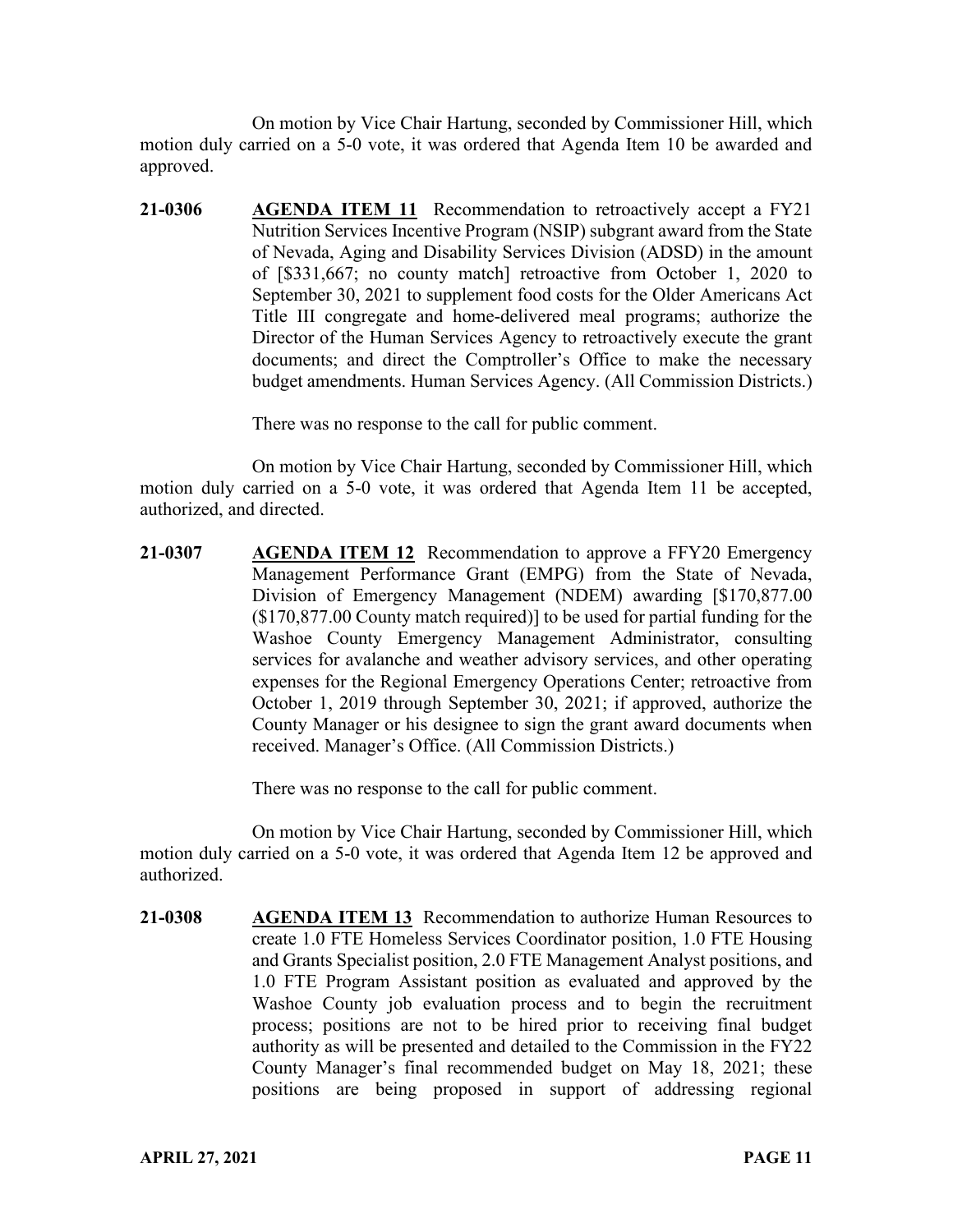homelessness and the transition of homeless services to Washoe County. Manager's Office. (All Commission Districts.)

There was no response to the call for public comment.

On motion by Vice Chair Hartung, seconded by Commissioner Hill, which motion duly carried on a 5-0 vote, it was ordered that Agenda Item 13 be authorized.

**21-0309 AGENDA ITEM 14** Recommendation to approve the Forensic Support Services Agreements between Washoe County on behalf of Washoe County Sheriff's Office and various Local Law Enforcement Agencies: Elko Band Tribal PD \$1,500; Fallon PD \$69,049; Lovelock Colony PD (Lovelock Paiute Tribal PD) \$1,500; Reno Fire Department \$3,000; Sparks PD \$689,500; Pershing Co SO \$44,002 for Forensic Laboratory Analysis Service fees for the retroactive term of July 1, 2020 to June 30, 2021 with a total income of [\$808,551.00]. Sheriff. (All Commission Districts.)

There was no response to the call for public comment.

On motion by Vice Chair Hartung, seconded by Commissioner Hill, which motion duly carried on a 5-0 vote, it was ordered that Agenda Item 14 be approved. The Interlocal Contracts for same are attached hereto and made a part of the minutes thereof.

**21-0310 AGENDA ITEM 15** Presentation and Update on FY 20-21 Third Quarter Status Report for the Washoe County Regional Detention Facility to include security of the jail, conditions of confinement, staffing and medical care of inmates housed at the Washoe County Sheriff's Office; acknowledge receipt of Report. Sheriff. (All Commission Districts.)

Chief Deputy Jeff Clark conducted a PowerPoint presentation and reviewed slides with the following titles: Welfare of the Inmates; COVID-19 Update; COVID-19 Update 3rd Quarter; Washoe County Detention Facility COVID-19 Update; NaphCare Medical Data (2 slides); Welfare of the Inmates – Medical; Welfare of the Inmates; FY 20/21 3rd Quarter Average Daily Population; Bookings; Average Length of Stay; Jail Data; DSU Stats; and Washoe County Detention Facility NaphCare Medical (3 slides).

Chief Deputy Clark indicated the Sheriff's Office (SO) would hopefully return for an annual report in July. He thanked the Commissioners for their continued hard work and support, acknowledging these were difficult times. The SO felt they were successful in their COVID-19 (C19) mitigation efforts, having kept the disease out of the jail until autumn of 2020. He acknowledged C19, like all diseases, spread rapidly in confined spaces.

When someone was arrested by one of 30 local user agencies, Chief Deputy Clark explained, they were isolated for 10 days with any others who were arrested the same day, at which point they would be introduced to the general jail population. He announced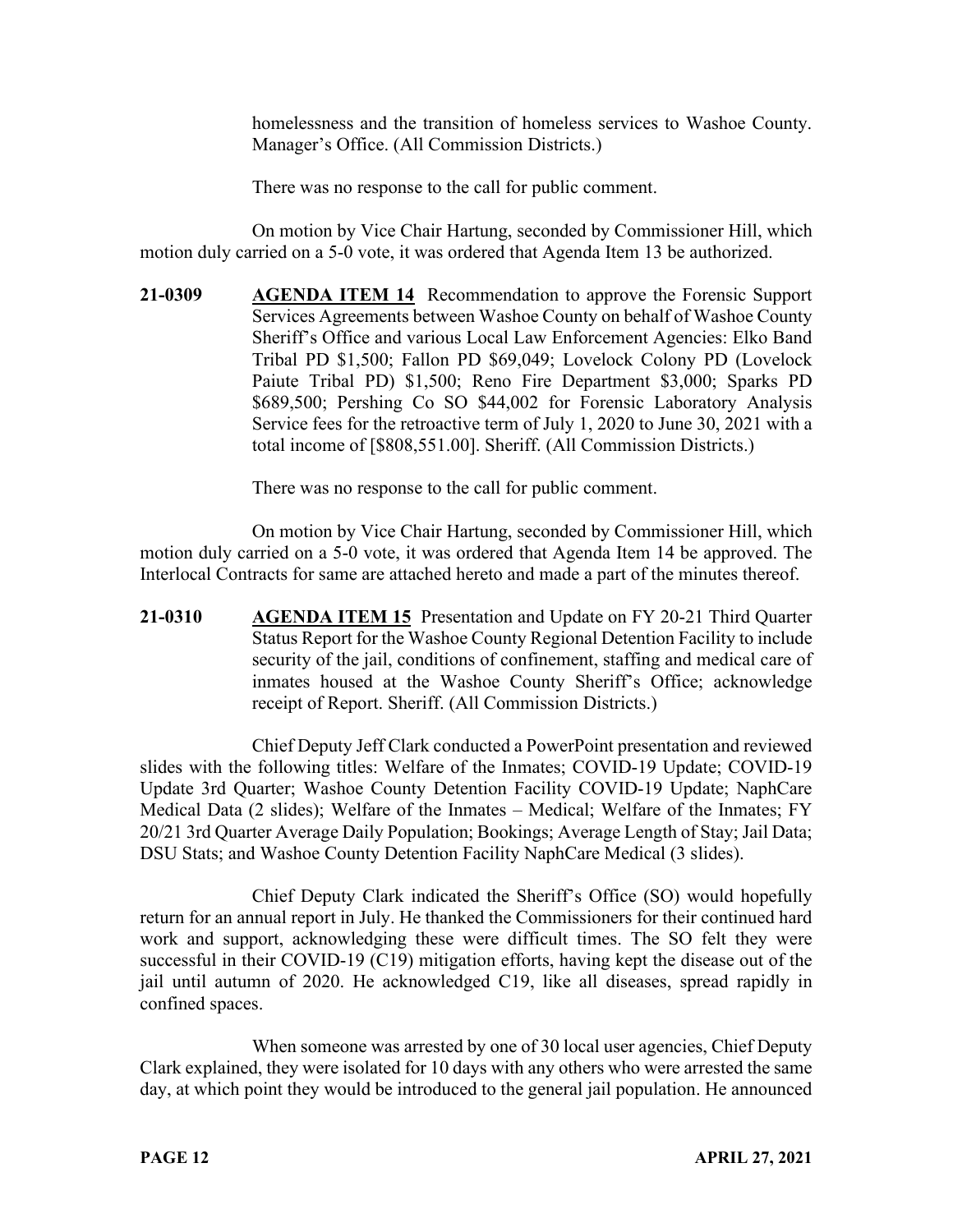the COVID unit had closed since he originally prepared this presentation, and new inmates with C19 were placed into either a special housing unit or the medical unit. He assured the Board another quarantine unit would be opened if there was another surge of infections. He noted increases in the jail population occurred every spring and summer, but these increases were also due to C19 ending.

Chief Deputy Clark indicated Janssen vaccines had been halted after reports of blood clots, so they obtained Moderna vaccines; Janssen vaccines had subsequently been reintroduced. No current inmates had C19. He praised NaphCare for educating the jail population so they could make better decisions for themselves. Vaccines were not mandated but they were provided to anyone who wished to have one. He pointed out opiate and alcohol detox rates were higher, which he attributed to changes in the weather and increases in the overall population. The addition of a new infirmary at the jail was a priority for Sheriff Balaam. Chief Deputy Clark added the mental health team strove to do more assessments of inmates and there had been a huge increase in the mental health jail population, which presented a struggle.

Chief Deputy Clark stated the large number of discharge referrals kept with the SO's plan to reduce recidivism. He explained emergency room referrals were important for people booked at the jail who had medical needs above the scope of services that could be provided at the facility. He indicated work clearances were given to workers who performed tasks such as cooking meals or cleaning the facility. Medical refusals were instances where access to the jail was denied until the inmates were medically cleared through a hospital. He attributed the increases in suicide attempts to the increase in the overall jail population. He provided definitions for suicide attempts and averted attempts. He praised the County Manager and the Assistant County Managers for helping the SO with the bunk project to remove gaps in the bunks, which had historically been used to facilitate suicide attempts.

Chief Deputy Clark acknowledged increases in the daily population, though he could not attribute them solely to C19 restrictions loosening because jail numbers typically increased this time of year. He lauded Court Services for helping inmates with the processes for own recognizance release and bail. He said the increase in the average length of stay was due to both C19 and an increase in more severe criminal acts. Courts were opening and hearing more trials, and he anticipated a reduction in the case backlog as that continued. He spoke about reviewing data to ensure staff was being efficient, providing the example of a reduction made to the amount of time people stayed in the booking lobby. This was important to ensure people were let go on bail, provided food, or given medications as their individual circumstances warranted. He compared the 3rd quarter violence and suicide data with the prior quarter's data.

Chief Deputy Clark explained Inmate Assistant Program transports were provided in partnership with courts and judges. He expressed pride that only three inmates who were offered services returned, emphasizing the importance of the BCC's support so they could continue to provide those programs. He mentioned Peter Ludlow, Health Services Administrator for NaphCare, saying he helped the SO increase the scope of the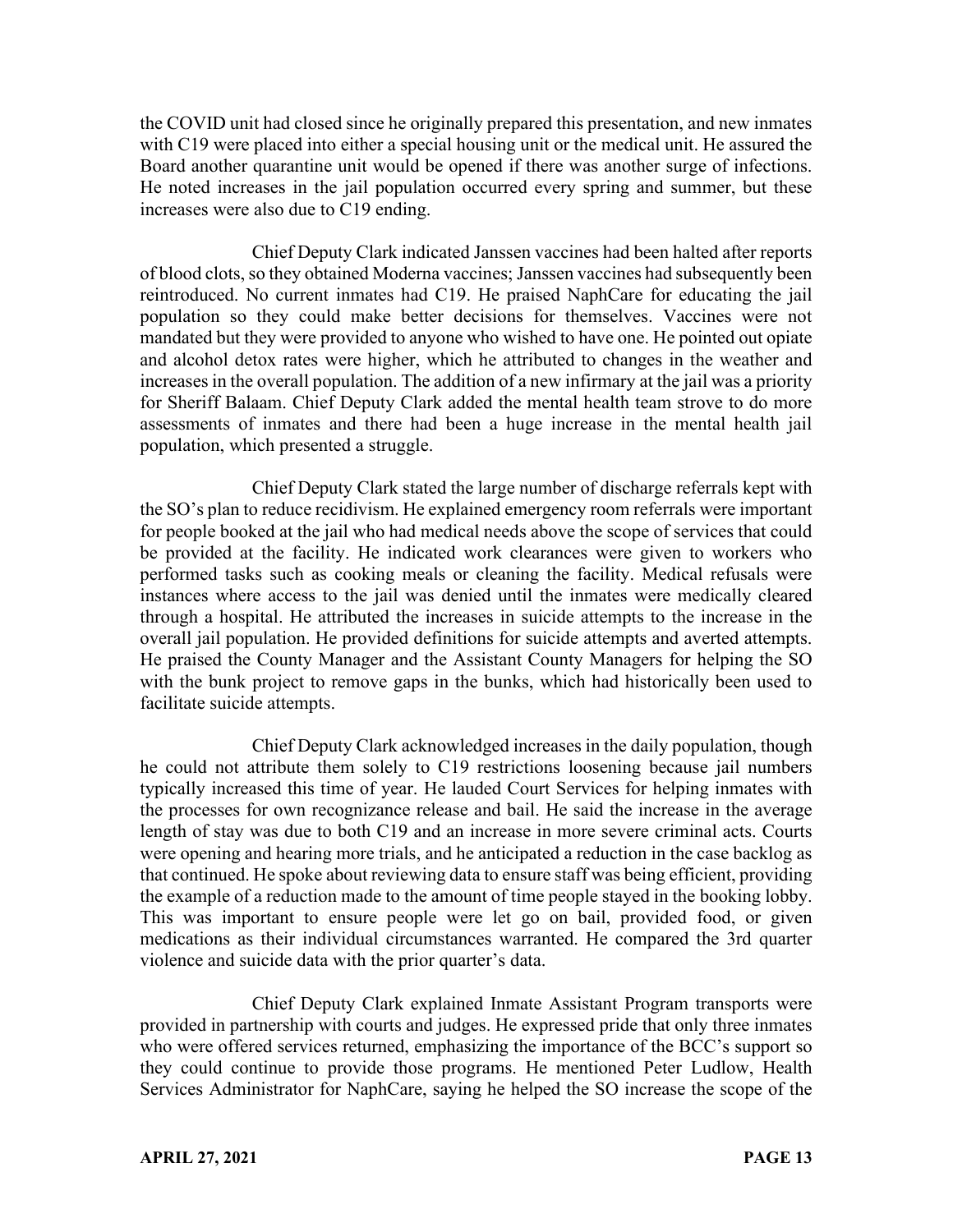Medication Assisted Treatment (MAT) program while trying to obtain a national certification. He stated Dr. Eloy Ituarte was one of the reasons there was an increase in the overall health of inmates at the jail. He complimented NaphCare for their work during their contract time, describing the time that preceded it as a dark time with many in-custody deaths. He mentioned MAT programs were beneficial because they allowed the jail's medical staff to begin treatment prior to release into a treatment program, increasing the chances of success. Vivitrol was used to prevent inmates' appetites towards opiates.

Chief Deputy Clark commented the jail had 14 days by law to perform a medical assessment. This raised questions about why assessments would be performed on people who were expected to leave the facility very quickly. NaphCare changed the process to perform assessments at intake, thus allowing people who needed medication to obtain it quickly and giving the jail knowledge of each inmate's medical issues. He reviewed the benefits of having instant access to medical and prescription information for any person admitted to the jail and discussed the potential benefits of utilizing artificial intelligence to identify medical needs.

Commissioner Jung remarked that, earlier that day, the federal government opened up more opportunities for people in the medical field besides physicians to prescribe buprenorphine to reduce opioid relapses. She requested an update from the SO about that rollout since buprenorphine was the most critical MAT therapy for opioids. She thought this would be particularly useful in rural areas where there were fewer doctors. Mr. Ludlow responded they used buprenorphine suboxone and methodone, though they pushed the former more often because they found greater success with it. Naltrexone and vivitrol were also to curb opiate and alcohol cravings. He brought up a program at the University of Nevada, Reno (UNR), the first for NaphCare in the nation, where physician assistants had ex waiver licenses to provide those MAT medications.

Commissioner Hill said she was excited about the bunk refurbishments and asked what percentage of the bunks would be safer after the 700 listed in the slide were refitted. Chief Deputy Clark said there were just over 700 bunks in the facility, so fixing those would complete the first phase of the project. After that, they would consider whether other constructions such as plumbing fixtures needed addressing. When asked by Commissioner Hill about the decrease in the inmate population during the pandemic, he said not only were fewer people out, but discretion was encouraged in circumstances such as misdemeanor traffic warrants to reduce the jail population. Commissioner Hill wondered whether a reduction in crime resulted from this discretion, and she encouraged further discussion about that. She expressed appreciation for their work.

Vice Chair Hartung indicated he was glad the physician's assistant program was being used as an intern program. He wondered whether interns were used elsewhere in the jail, to which Chief Deputy Clark replied they were used in the crime lab and throughout the jail. The plan was for the program to address more than just mental health, but to expand to the medical school as well. Vice Chair Hartung commented similar considerations were being given with respect to the homeless. He sought to have a conversation with whoever helmed the internship program. Chief Deputy Clark responded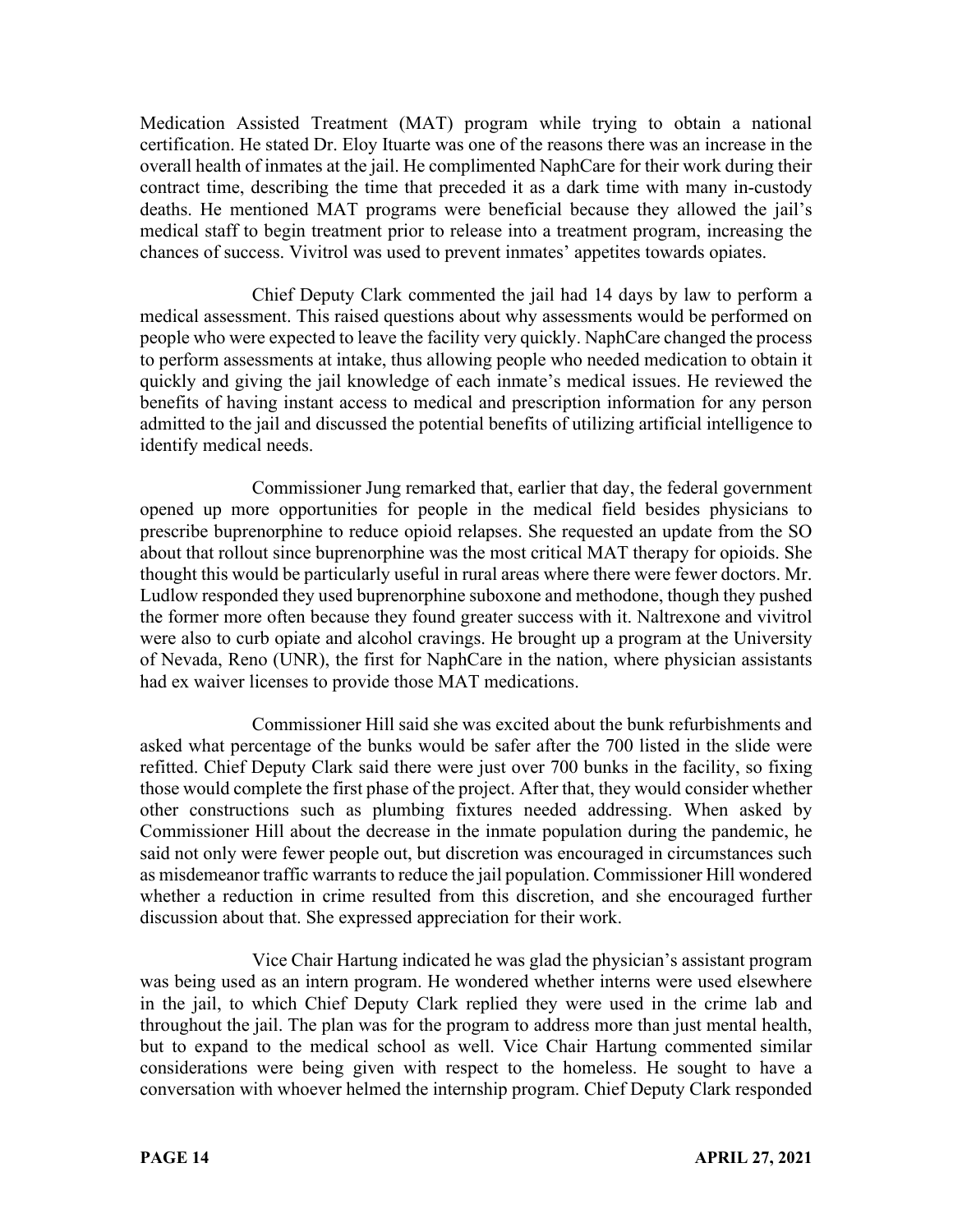these types of programs typically involved payment, so the SO continued to work with UNR on that aspect. Vice Chair Hartung opined that would result in huge cost savings when compared with the quality of comparable treatment in the general market. Chief Deputy Clark said NaphCare had knowledgeable physicians overseeing the interns and he praised the staff involved with the program.

On the call for public comment, Ms. Annemarie Grant spoke about her brother's death in the booking area of the jail. She expressed dissatisfaction with NaphCare's death statistics and wondered about the training received by deputies. She encouraged the Commissioners to speak with inmates to verify what they heard from the SO. She wished to see long-term data showing an increase in inmate health and asked whether the tactical robot would be used on inmates in the jail.

On motion by Vice Chair Hartung, seconded by Commissioner Herman, which motion duly carried on a 5-0 vote, it was ordered that Agenda Item 15 be accepted.

**21-0311 AGENDA ITEM 16** Recommendation to approve Amendment #4 to Agreement Regarding November 2000 Parks, Trails and Open Space Bonds-Lake Tahoe Bike Path Project [Parks-WC-1] for Phase 4 of the Lake Tahoe Bike Path Project between Washoe County and Tahoe Transportation District (TTD) to authorize the use of remaining WC-1 Funds in the amount of [\$285,000] and prior disbursement of [\$41,136.67] for expenses associated with the purchase, planning, design and development of the old Incline Elementary School at 771 Southwood Blvd, Incline Village, Nevada; and to extend the end term from June 30, 2021 to December 31, 2021; and authorize Assistant County Manager [Dave Solaro] to execute the Amendment #4 and all appropriate Tahoe Transportation District related agreements and documents. Community Services. (Commission District 1.)

Chair Lucey mentioned both County staff and Executive Director of TTD Carl Hasty were available to answer questions. It was determined there was no need for a presentation.

Commissioner Hill stated the Commissioners heard some public concern about TTD purchasing the old elementary school to be used as a mobility hub. She thought this was a great opportunity to get public transportation at Incline Village (IV), but that did not necessarily mean it would have to happen at that location. She acknowledged TTD accepted a federal grant to purchase the school, but funding existed to consider alternative sites. She was committed to considering alternative sites with the community to find transportation opportunities for IV and Crystal Bay, reducing traffic and parking concerns in the basin. She hoped the Board would support this item because long-term planning at Lake Tahoe was important and full-time residents should not need to deal with such a difficult situation.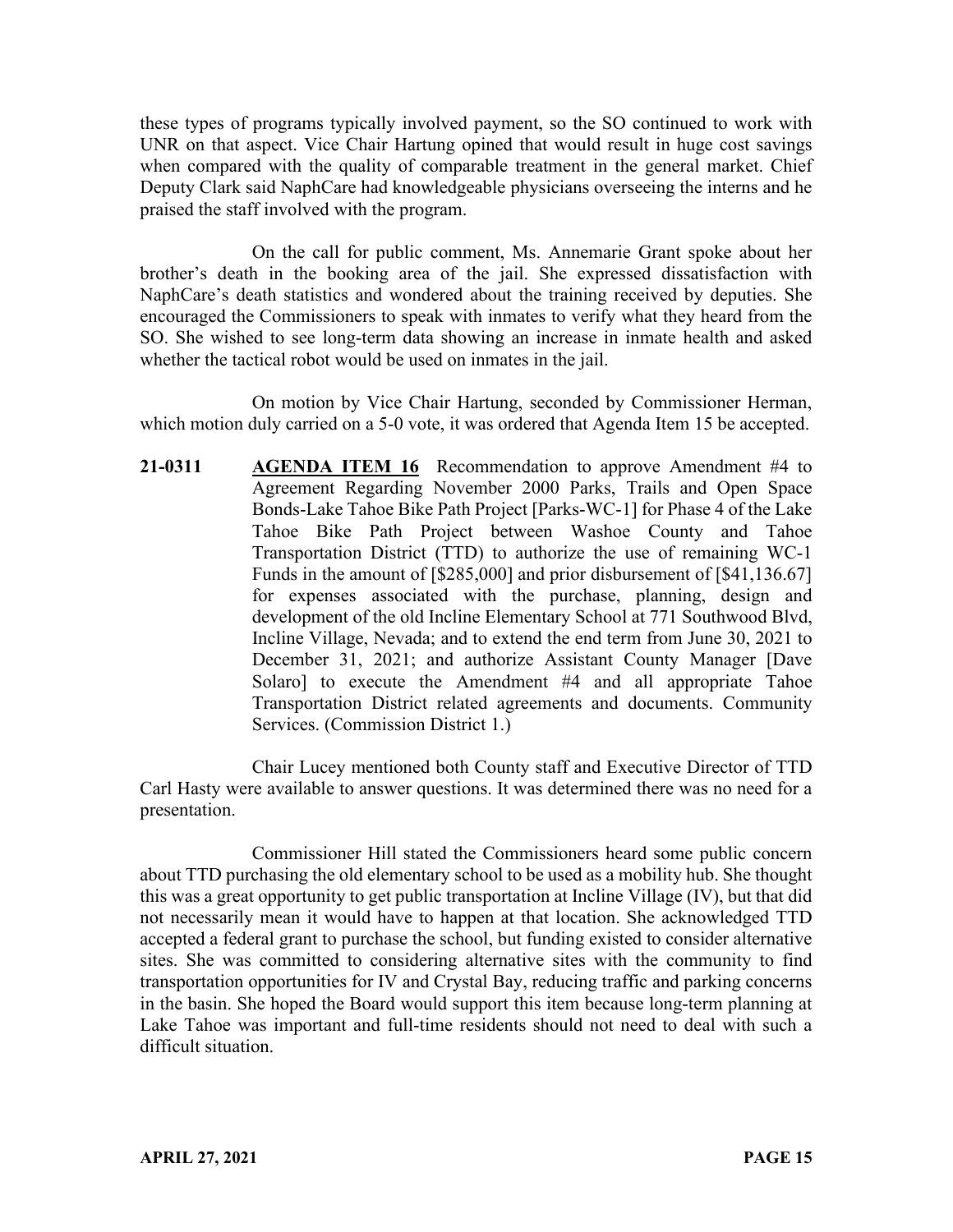Chair Lucey asked how the funds for Washoe Question 1 (WC-1) could be spent. Eric Crump, Division Director of Operations with the Community Services Department, replied a bond measure was passed in 2001 and the County received \$28,000,000 for all the projects approved at that time. Every project was substantially completed at a total cost of over \$50,000,000, meaning all WC-1 funds were already expended even though the projects were tracked under the WC-1 pool. Chair Lucey expressed concern that the funds were listed as WC-1 funds even though they were not, a concern he imagined was shared by members of the public.

Chair Lucey inquired about the possibility of considering other locations for the transportation hub. Mr. Crump said he would let Mr. Hasty answer that, adding the amendment in question authorized the unused balance listed in an agreement with TTD from 2015. Mr. Hasty answered the Chair's question by explaining TTD was utilizing the funds to do a protective acquisition to reserve the property so it would not be lost while evaluating all potential locations. The school site had been used as a pilot for a seasonal transit service to Sand Harbor; 40,000 people utilized the service in 2019. This item would simply reserve the school site, he noted, but staff would take the steps to acquire a different site if a more suitable one were found.

Chair Lucey acknowledged the need for a mobility hub in IV to keep the community safe. He wondered whether the hub would be used by Tahoe Area Regional Transportation buses. Mr. Hasty responded this would be an investment in the future and it would establish regional transportation at the lake to serve the basin both internally and externally.

Vice Chair Hartung said he appreciated the desire to find an alternate location but expressed concern that the language in this item dealt specifically with purchasing the site. Deputy District Attorney Nate Edwards agreed the Board would need to contemplate the use of the funds listed in the agenda item; redirection of those funds for an alternate site would need future approval by the Board.

Chair Lucey asked what would happen with the funds if the amendment were to expire on December 31, 2021. Mr. Crump replied any unused money would return to the fund utilized by the Washoe County Parks Department and would not go to TTD. He confirmed staff could obtain further funding in the future if necessary, although not much currently remained in that fund. Replying to the Chair's query about whether the focus of the funds would be on the planning and design of the facility or on overflow parking, Mr. Hasty said the funds would be used to match federal dollars for the acquisition.

Vice Chair Hartung inquired whether a mobility hub was included on the original list of approved projects, to which Mr. Crump indicated it was not.

On the call for public comment, Mr. Pete Todoroff said Tahoe/Incline Apartments used Southwood Boulevard as an extended parking lot and he felt the County should address that first. In response to rising real estate prices, he opined the school property would be better utilized as workforce housing, an opinion shared by local business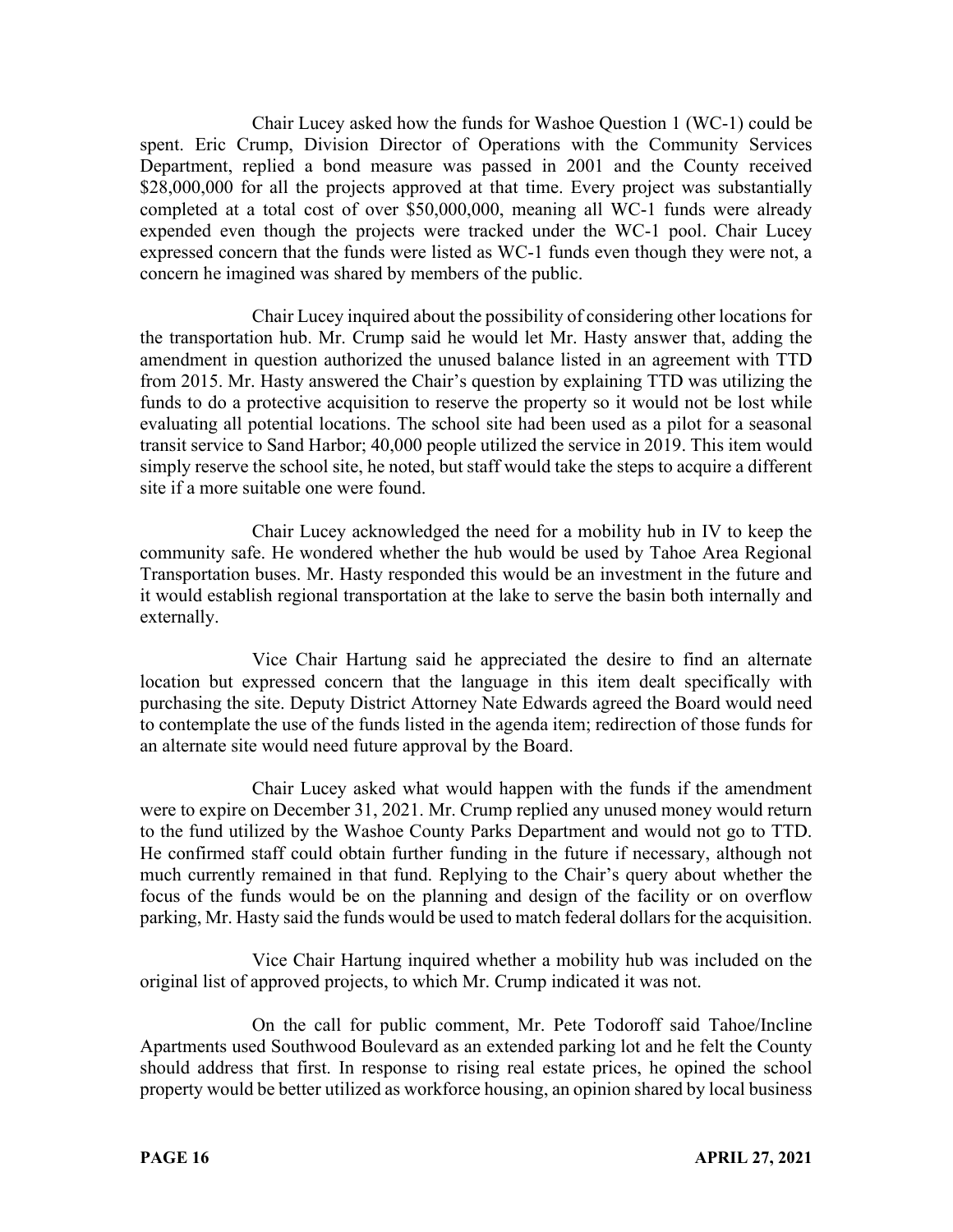owners. One business had to close because they could not retain workers. He suggested an alternate site on Route 28, which he thought would be safer than the Southwood Boulevard site in wintery conditions.

Ms. Denise Davis stated she was not opposed to a mobility hub, but she opposed having one at this location, which she said was the only one discussed by Mr. Hasty. She displayed a map and photographs, copies of which were placed on file with the Clerk. She explained much of the traffic on Southwood Boulevard and Mays Boulevard was caused by people trying to access the post office and the shopping center, showing the photos to illustrate her point.

Via the Zoom app, Mr. Doug Graham requested clarification about whether additional funding would be dependent on the use of the old school property. He asked whether traffic and fire safety studies had been performed and wondered how TTD riders would be notified of beaches they were not allowed to visit. He felt the latter would result in the need for increased Sheriff presence.

Mr. Aaron Katz spoke on Zoom about a copy of the bond he emailed to the Clerk. He felt there was an Open Meeting Law violation because unclear and incomplete language was used for this agenda item, and he thought they should consider these funds as WC-1 funds. He thought the item dealt with the use of restricted funds, not the specific project; the value of the hub could be determined later. The documents were attached to the minutes as Exhibit A.

Via Zoom, Ms. Judith Miller agreed this item constituted an Open Meeting Law violation.

County Clerk Jan Galassini noted 42 emails were received on this item and they would be placed on the record.

Commissioner Hill moved to approve Amendment #4 to the Agreement regarding November 2000 Parks, Trails and Open Space Bonds, a motion seconded by Commissioner Jung.

Mr. Edwards referenced a prior statement that these funds were arguably not WC-1 funds, a point echoed by two public commenters. Given that the agenda listed them as such, he thought it prudent to get clarification about the status of the funds. Mr. Crump stated said it would be difficult to categorize them as WC-1 funds specific to the bond, even though they were carried in the fund. He recognized the confusion.

Vice Chair Hartung thought the item had merit but felt there were possibly more suitable sites. Given the specifics of the agenda item wording, he could not support this item even though he recognized the need for a mobility hub. He thought a discussion about workforce housing merited further discussion, as would the possibility of placing a justice center there.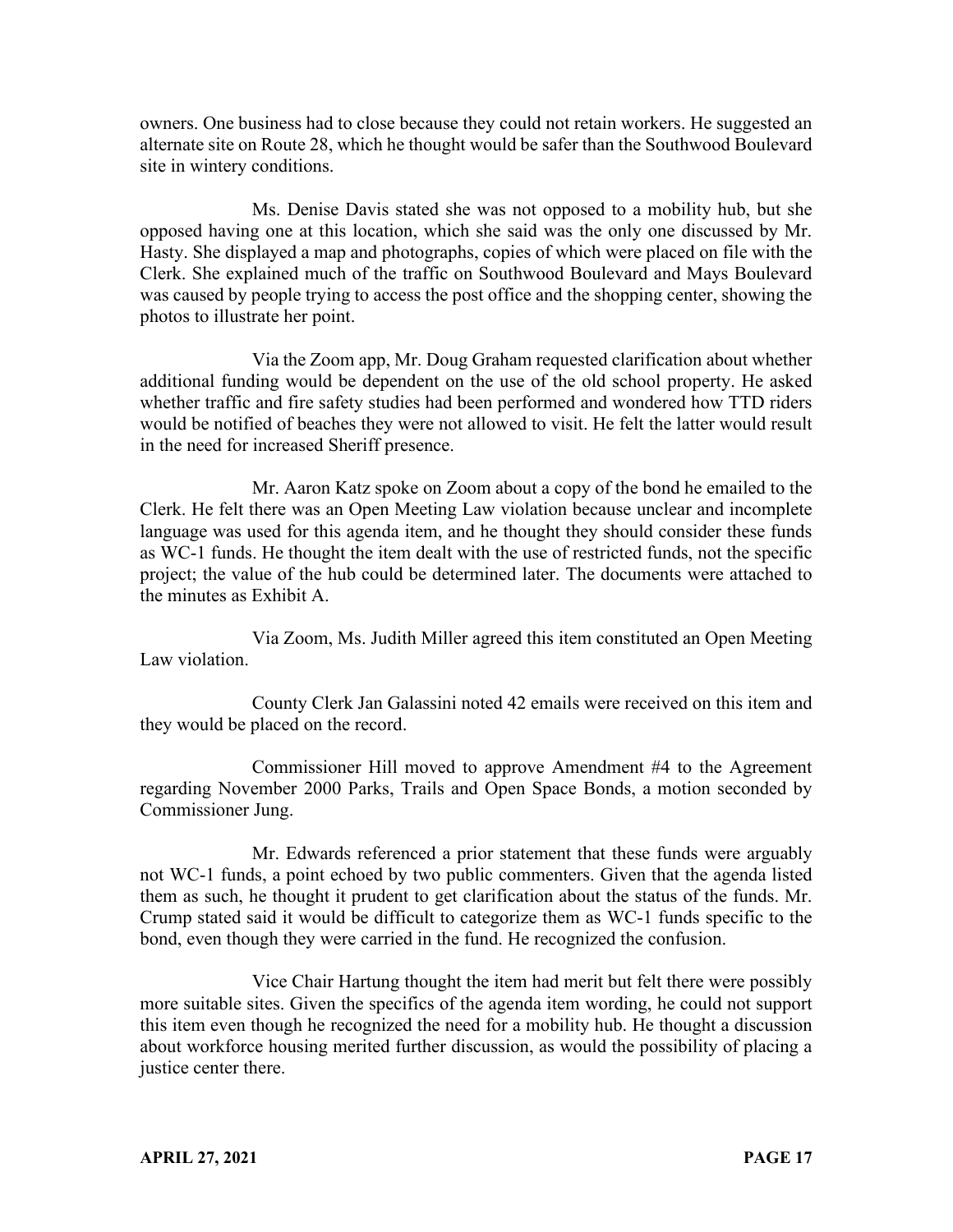The motion failed on a 2 to 3 vote with Chair Lucey, Vice Chair Hartung, and Commissioner Herman voting no.

Vice Chair Hartung inquired about other options available to the Board. Mr. Edwards responded the Board was tied to the identification and use listed in the agenda item, though the item could return at a future meeting with different language identifying other options.

**21-0312 AGENDA ITEM 17** Recommendation to acknowledge status report and possible direction to staff on the County Manager's recommended Fiscal Year 2022 Budget; and direct the County Manager to return to the Board of County Commission with a Tentative and Final Budget incorporating the approved County Manager's recommendations for adoption at a public hearing to be scheduled on May 18, 2021. Manager's Office. (All Commission Districts.)

Chair Lucey stated this item would be continued until a future meeting.

**21-0313 AGENDA ITEM 19** Discussion and direction to staff regarding legislation or legislative issues proposed by legislators, by Washoe County, Truckee Meadows Fire Protection District, or by other entities permitted by the Nevada State Legislature to submit bill draft requests, or such legislative issues as may be deemed by the Chair or the Board to be of critical significance to Washoe County. Manager's Office. (All Commission Districts.)

Chair Lucey stated this item would be continued until a future meeting.

**21-0314 AGENDA ITEM 18** Presentation and possible action on the Fiscal Year 2021/22 Washoe County Strategic Plan, including a status update of Fiscal Year 2020/21 strategic initiatives as they relate to the County's four strategic initiatives: Fiscal Sustainability, Economic Impacts, Vulnerable Populations and Innovated Services. Manager's Office. (All Commission Districts.)

Senior Management Analyst Dana Searcy conducted a PowerPoint presentation and reviewed the slides entitled FY22 Planning Process & FY22 Proposed Goals. Ms. Searcy stated the direction received from the annual Board workshop provided guidance for both the strategic plan and the budget process.

There was no public comment or action taken on this item.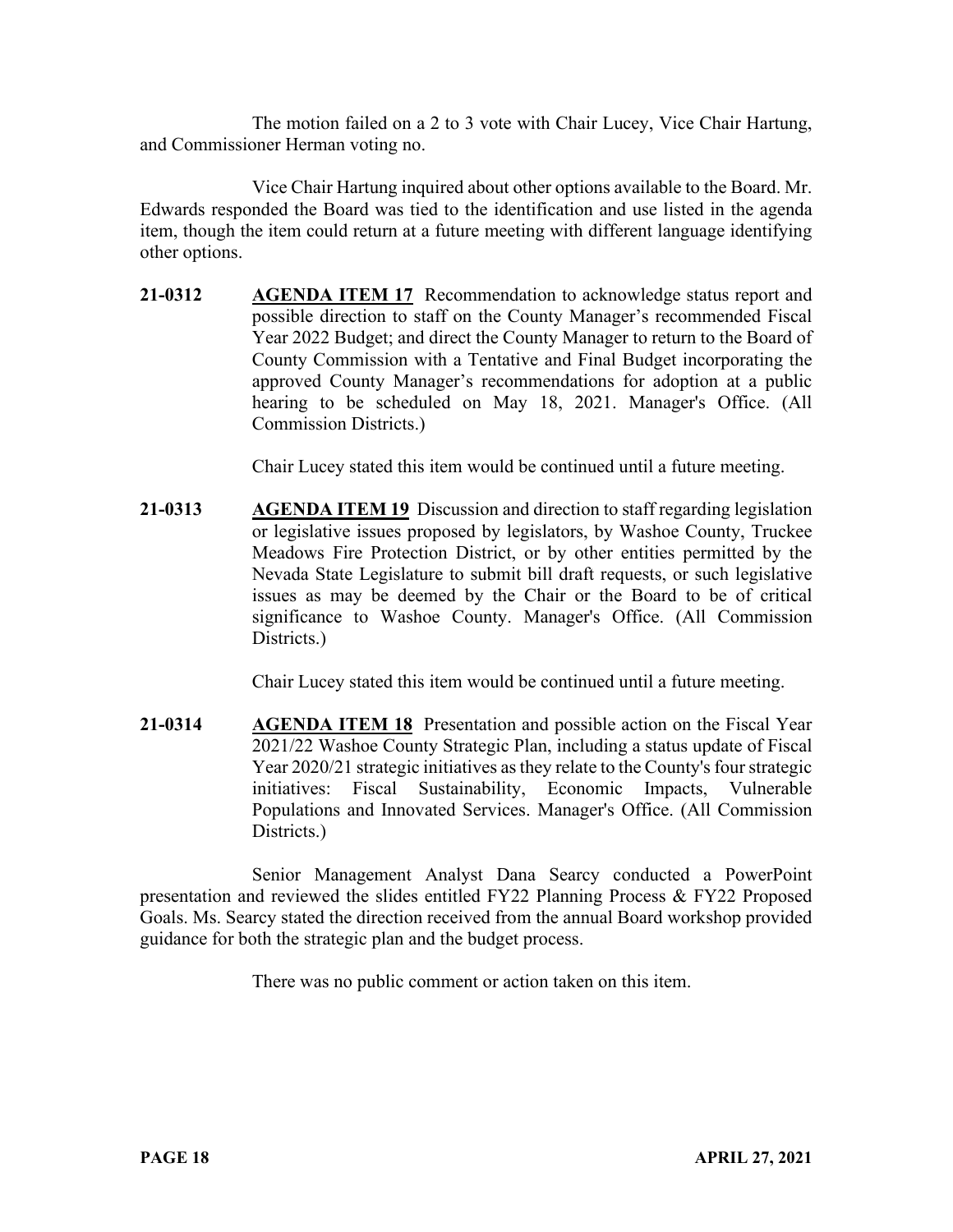**21-0315 AGENDA ITEM 20** Public hearing pursuant to NRS 533.550 for possible action to adopt Resolution R21-003 approving a Water Rights Lease between Sky Tavern, a Nevada non-profit corporation, and Washoe County for approximately 4.5972 acre-feet of water rights associated with the Browns Creek Decree (Washoe County's one-half interest in Proof of Vested Right V-02748) for the purpose of snow making in support of the Sky Tavern Junior Ski Program [Lessee shall pay a rental fee of one dollar for the term of the Lease through October 31, 2049, including all taxes and assessments, filing and permit fees associated with use of the water rights]; having made all four written findings pursuant to NRS 533.550. Community Services. (Commission District 1.)

The Chair opened the public hearing by calling on anyone wishing to speak for or against approval of said resolution. There being no response, the hearing was closed.

On motion by Vice Chair Hartung, seconded by Commissioner Hill, which motion duly carried on a 5-0 vote, it was ordered that Agenda Item 20 be adopted. The Resolution pertinent to Agenda Items 20 is attached hereto and made a part of the minutes thereof.

**21-0316 AGENDA ITEM 21** Public hearing pursuant to NRS 277.050, to consider any objections to the Resolution of Intent to execute an amended easement agreement and amended easement deed between Washoe County and the Truckee Meadows Water Authority to change an existing access and water facilities easement from  $\pm 11,802$  square feet to  $\pm 20,425$  square feet and to amend the terms of a temporary easement totaling  $\pm 23,588$  square feet to allow for the construction, installation and maintenance of a temporary below-ground waterline on APN 534-521-01, part of Sugarloaf Peak Open Space [at the additional appraised value of \$1,485.00]; possible approval of said amended easement agreement and amended easement deed; and, if approved, authorize the Chair to execute the amended agreement and amended deed to that effect. Community Services. (Commission District 4.)

The Chair opened the public hearing by calling on anyone wishing to speak for or against approval of said resolution. There being no response, the hearing was closed.

On motion by Vice Chair Hartung, seconded by Commissioner Herman, which motion duly carried on a 5-0 vote, it was ordered that Agenda Item 21 be approved and authorized.

### **21-0317 AGENDA ITEM 22** Public Comment.

Ms. Denise Davis displayed photographs, copies of which were placed on file with the Clerk, of a Jeep trying to gain access to an overcrowded parking lot. She expressed doubt that a fire truck could access the apartments pictured, providing a scenario